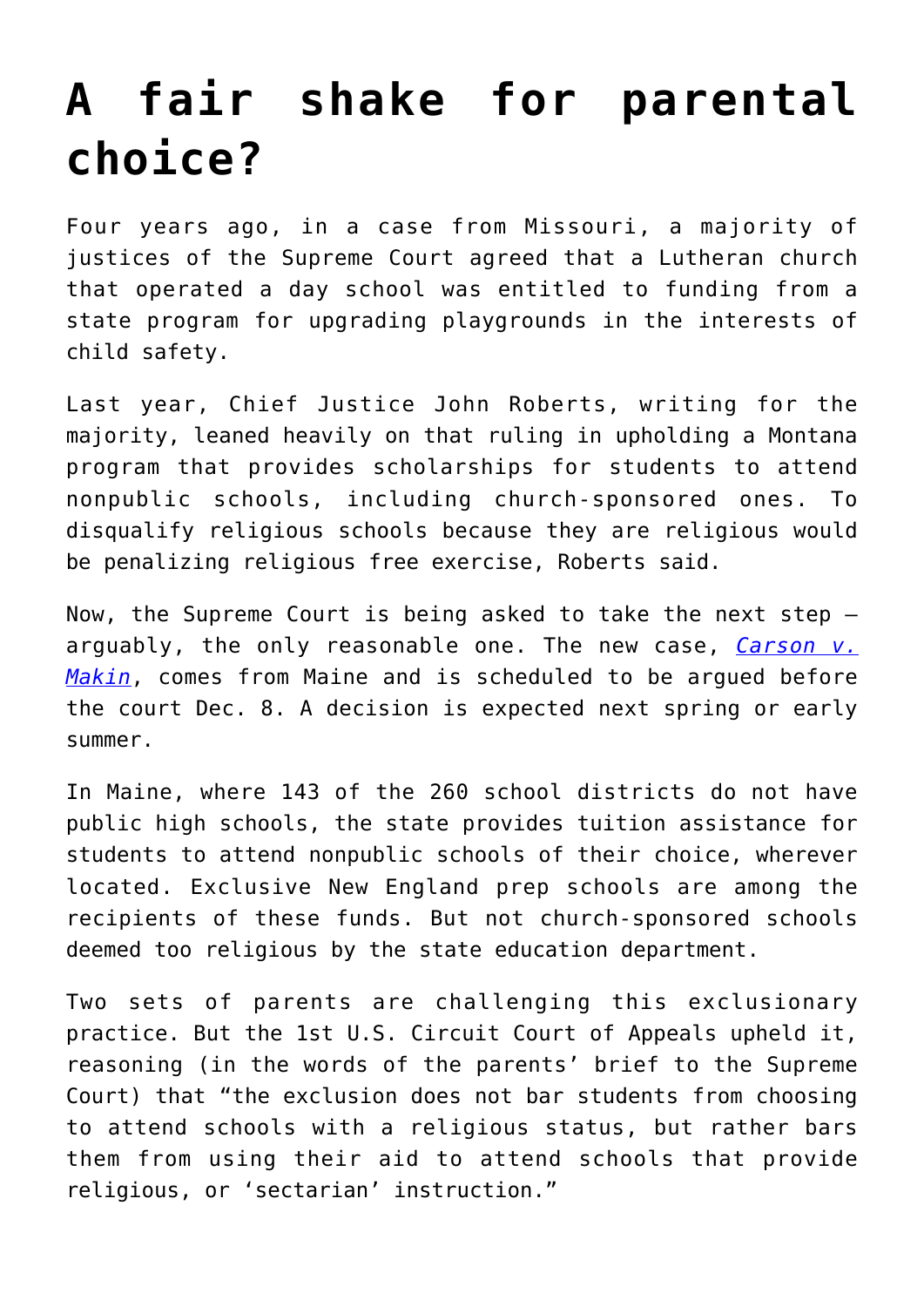The parents are represented by a public interest law firm called the Institute for Justice. The dispute has predictably attracted an outpouring of friend of the court briefs on both sides. The opposition to the parents includes not only public school organizations and groups like the Freedom from Religion Foundation and American Atheists Inc., but the Biden administration's Justice Department. U.S. Solicitor General Elizabeth Prelogar has asked and received permission from the court to participate in the oral argument on the opponents' side.

Central to the dispute is a distinction — adopted by the 1st Circuit Court — between a school's "status" as a religious institution and what the school actually does. If the Maine education department determines that a church-sponsored school "promotes the faith or belief system with which it is associated and/or presents the material taught through the lens of this faith," it judges the school "sectarian" and, as such, ineligible for tuition funds.

In practice, this means that to receive state tuition funds in Maine, a religious school can be religious in name but not in fact. Referring to this as "sectarian exclusion," the parents' brief in the *Carson* case calls it a form of invidious discrimination against families who "believe that a religious education is best for their child," forcing them to "choose between a public benefit to which they are entitled and their right to send their child to a religious school."

Over the years, issues pertaining to church schools have come before the Supreme Court frequently. In a landmark decision nearly a century ago, the court unanimously upheld the right of such schools to exist and the right of parents to send children to them, but since then, its rulings have taken a generally negative view of various forms of government assistance to schools, parents or students. More recently, however, the court has begun to shift in their favor. The outcome in *Carson v. Makin* could shed important light on how